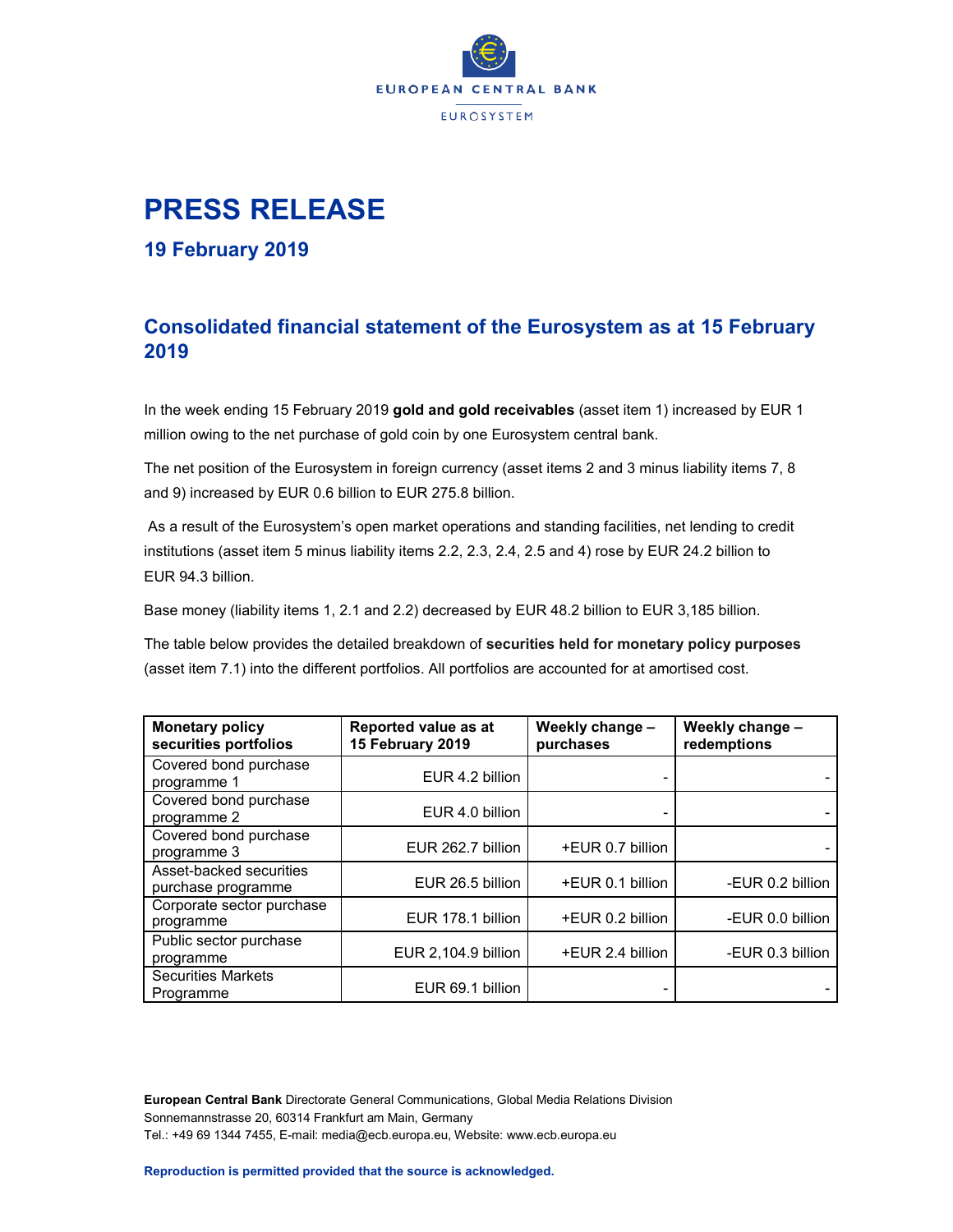### **PRESS RELEASE / 19 February 2019 Consolidated financial statement of the Eurosystem as at 15 February 2019**

The content and format of the weekly financial statement are set out in Annexes IV to VI of Guideline (EU) 2016/2249 of the European Central Bank of 3 November 2016 on the legal framework for accounting and financial reporting in the European System of Central Banks (ECB/2016/34).

**European Central Bank** Directorate General Communications, Global Media Relations Division Sonnemannstrasse 20, 60314 Frankfurt am Main, Germany Tel.: +49 69 1344 7455, E-mail[: media@ecb.europa.eu, W](mailto:media@ecb.europa.eu)ebsite[: www.ecb.europa.eu](http://www.ecb.europa.eu/)